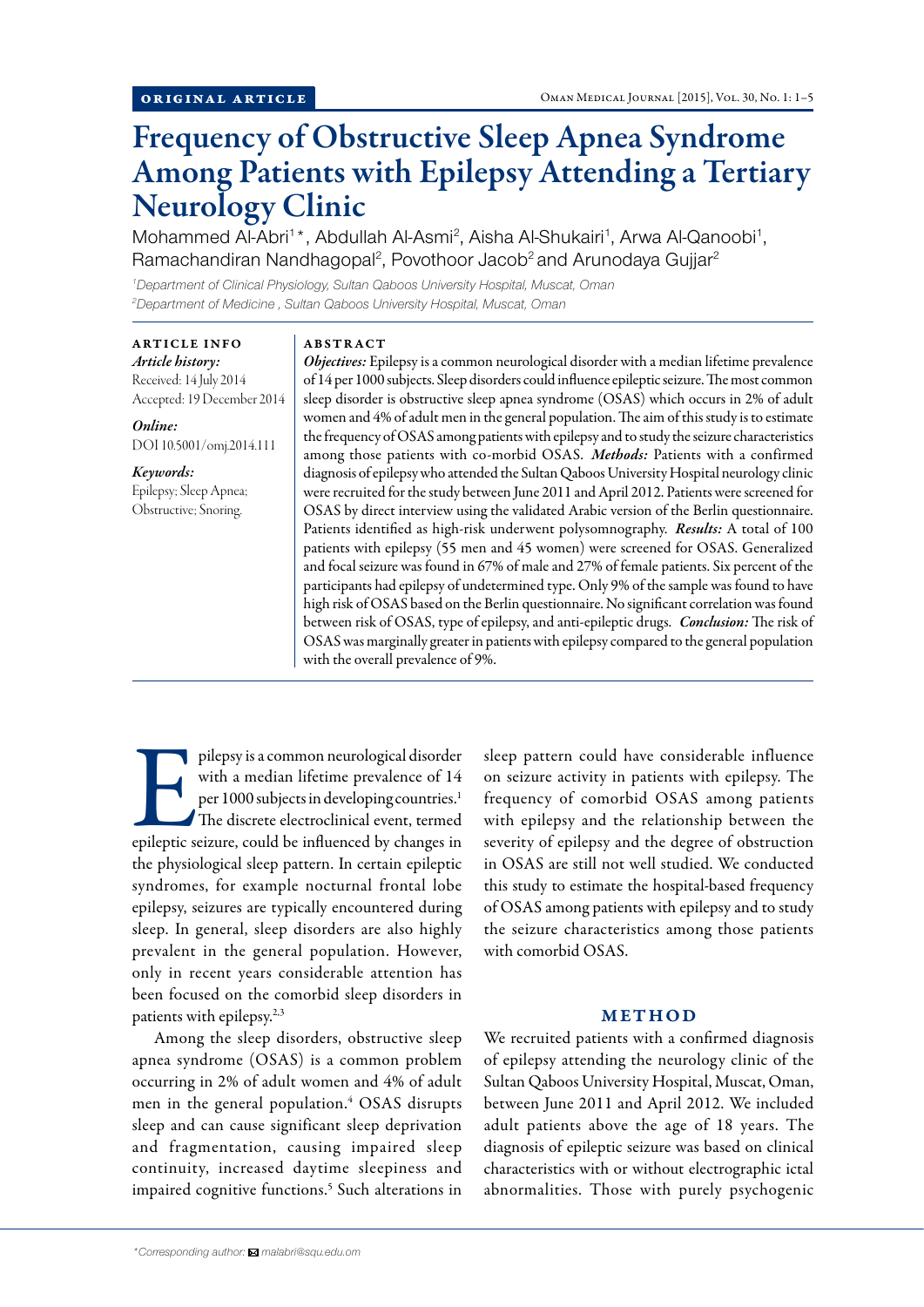

Figure 1: Flow chart of the patients included in the cross-sectional retrospective study.

seizures, uncertain diagnosis (for instance patients with a differential diagnosis of seizure vs. syncope), symptomatic or provoked seizures (seizure occurring as a symptom or manifestation of a known cerebral insult) and those who were diagnosed with epilepsy but lost to follow-up before the study period were excluded. The study was approved by the institutional ethics committee.

In this cross-sectional retrospective study, patients with epilepsy were screened for OSAS by direct interview using the validated Arabic version of the Berlin questionnaire.<sup>6,7</sup> Those who scored high on the questionnaire underwent diagnostic polysomnography. The flow of patients is shown in Figure 1.

Each patient completed clinical evaluation including appropriate medical history and clinical examination, and the Epworth sleepiness scale. They also underwent a full diagnostic polysomnography (Grass, Astromed, USA). The polysomnography was conducted and scored

| Table 1: Clinical characteristics of cohort of |  |
|------------------------------------------------|--|
| patients with epilepsy.                        |  |

| <b>Characteristics</b>               | Number of<br>patients |
|--------------------------------------|-----------------------|
| Gender                               |                       |
| Male                                 | 55                    |
| Female                               | 45                    |
| Age range(14-58 years)               |                       |
| <20                                  | 24                    |
| $20-40$                              | 61                    |
| >40                                  | 15                    |
| Mean                                 | 28                    |
| Median                               | 27                    |
| Body mass index $(n=59)^*$           | $27 + 7$              |
| Range                                | $16 - 47$             |
| Comorbid medical conditions (Median) | 25.2                  |
| Hypertension                         | 8                     |
| <b>Diabetes</b>                      | 4                     |
| <b>Type of Epilepsy</b>              |                       |
| Generalized                          | 67                    |
| Focal                                | 27                    |
| Unclassified                         | 6                     |
| Seizure frequency                    |                       |
| Almost everyday                      | 9                     |
| 1-2 times per week                   | 6                     |
| 1-2 times per month                  | 19                    |
| Never or almost never                | 65                    |
| Disease duration $(years)*$          | 13±9                  |

*\* Mean* ±*SD*

according to American Academy of Sleep Medicine (AASM) guidelines<sup>8</sup> and has been described fully in our previous studies.<sup>9,10</sup>

Descriptive statistics in the form of percentage, mean with standard deviation (SD), and range were used.

| <b>OSAS</b> characteristics | Number of antiepileptic drugs n (%) |              |              | Total    |
|-----------------------------|-------------------------------------|--------------|--------------|----------|
|                             | Monotherapy                         | Dual therapy | Poly therapy |          |
| <b>Risk</b>                 |                                     |              |              |          |
| Low                         | 50(92.6)                            | 28(87.5)     | 11(91.7)     | 89(90.8) |
| High                        | 4(7.4)                              | 4(12.5)      | 1(8.3)       | 9(9.2)   |
| Total                       | 54(100)                             | 32(100)      | 12(100)      | 98(100)  |
| Daytime sleepiness          |                                     |              |              |          |
| Negative                    | 52(96.3)                            | 28(87.5)     | 10(83.3)     | 90(91.8) |
| Positive                    | 2(3.7)                              | 4(12.5)      | 2(16.7)      | 8(8.2)   |
| Total                       | 54(100)                             | 32(100)      | 12(100)      | 98(100)  |
| Apnea                       |                                     |              |              |          |
| Nearly everyday             | 0(0)                                | 1(3.1)       | 0(0)         | 1(1)     |
| 3–4 times a week            | 2(3.7)                              | 0(0)         | 2(16.7)      | 4(4.1)   |
| $1-2$ times a week          | 2(3.7)                              | 0(0)         | 1(8.3)       | 3(3.1)   |
| $1-2$ times per month       | 7(13)                               | 5(15.6)      | 1(8.3)       | 13(13.3) |
| Never                       | 43 (79.6)                           | 26(81.3)     | 8(66.7)      | 77(78.6) |
| Total                       | 54(100)                             | 32(100)      | 12(100)      | 98 (100) |



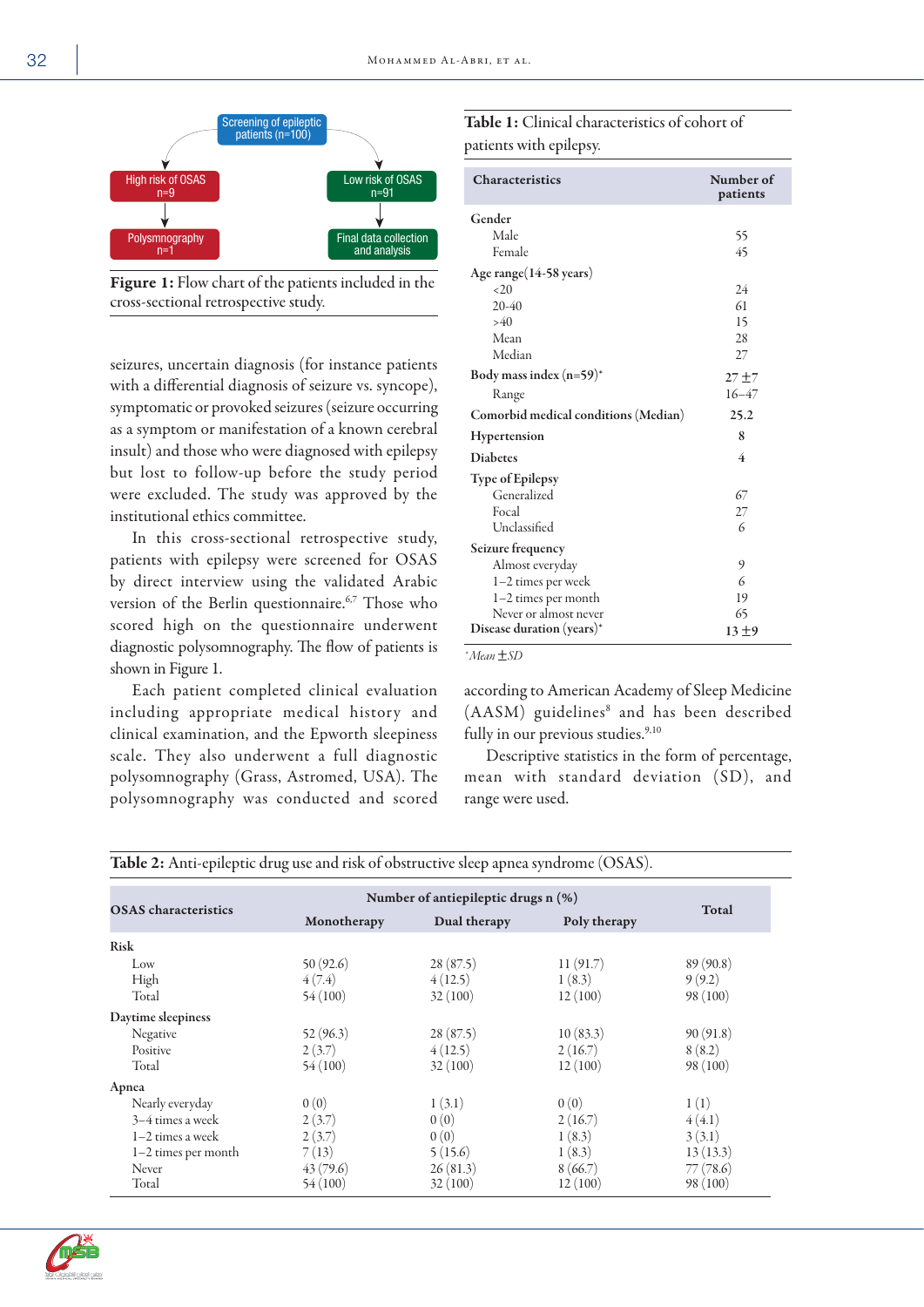| Item                                                             |                                                     | Percentage<br>(% ) |  |  |
|------------------------------------------------------------------|-----------------------------------------------------|--------------------|--|--|
| Do you snore?                                                    |                                                     |                    |  |  |
|                                                                  | a. Yes                                              | 41                 |  |  |
|                                                                  | b. No                                               | 59                 |  |  |
|                                                                  | c. Don't know                                       | $\theta$           |  |  |
| Your snoring is:                                                 |                                                     |                    |  |  |
|                                                                  | a. Slightly louder<br>than breathing                | 25                 |  |  |
|                                                                  | b. As loud as talking                               | 11                 |  |  |
|                                                                  | c. Louder than<br>talking                           | 4                  |  |  |
|                                                                  | d. Very loud - can be<br>heard in adjacent<br>rooms | 1                  |  |  |
| How often do you snore?                                          |                                                     |                    |  |  |
|                                                                  | a. Nearly everyday                                  | 8                  |  |  |
|                                                                  | b. 3–4 times a week                                 | 3                  |  |  |
|                                                                  | c. 1–2 times a week                                 | 23                 |  |  |
|                                                                  | d. 1-2 times a month                                | 7                  |  |  |
|                                                                  | e. Never or nearly<br>never                         | $\theta$           |  |  |
|                                                                  | Has your snoring ever bothered other people?        |                    |  |  |
|                                                                  | a. Yes                                              | 9                  |  |  |
|                                                                  | b. No                                               | 27                 |  |  |
|                                                                  | c. Don't know                                       | 5                  |  |  |
| Has anyone noticed that you quit breathing<br>during your sleep? |                                                     |                    |  |  |
|                                                                  | a. Nearly everyday                                  | 1                  |  |  |
|                                                                  | b. 3–4 times a week                                 | 4                  |  |  |
|                                                                  | c. 1–2 times a week                                 | 3                  |  |  |
|                                                                  | d. 1-2 times a month                                | 13                 |  |  |
|                                                                  | e. Never or nearly<br>never                         | 79                 |  |  |

Table 3: Subjects response to Berlin questionnaire.

### RESULTS

One hundred patients with epilepsy (55 male and 45 female) were screened for OSAS. The clinical characteristics of these subjects are shown in Table 1.

Generalized seizure was found in 67% of patients (n=36 male, n=31 female), 27% had focal seizure

 $(n=17 \text{ male}, n=10 \text{ female})$  and 6% of the patients had epilepsy of an undetermined type. The majority of our patients had low frequency of seizures. Sixty five percent of patients had almost no seizure attacks for a minimum of six months at the time of screening, 19% had one to two attacks per month, 6% had one to two seizures per week, and 9% had seizures almost every day.

The average epilepsy duration in our sample was 13 years (SD $\pm$ 9 years). The majority (62.2%) of patients had been diagnosed with epilepsy for more than 10 years, 27% for less than five years, and 10% between five and10 years [Table 1].

The analysis of Berlin Questionnaire determined that 41 of the 100 patients were snorers (26 male and 15 female). Over half of snorers (n=25) reported snoring slightly louder than breathing. Only one patient had a very loud snoring, which could be heard from the adjacent room. Twenty-three patients reported snoring one to two times a week and eight patients reported snoring every day. The rest of Berlin questionnaire results can be found in Tables 2 and 3. Hypertension was reported in eight patients. There was no significant association between generalized and focal epileptic patients and daytime sleepiness (*p*=0.700). However, positive daytime sleepiness was reported by only nine patients (9%). After analyzing patient's responses to the Berlin questionnaire, 9% of the patients  $(n=9)$  were determined to be at high risk of developing OSAS. Only six patients with high risk OSAS had their BMI calculated (mean  $\pm$ SD=34.20 $\pm$ 7.21) and 53 patients with low risk OSAS (mean  $\pm$ SD=26.06 $\pm$ 5.86). A high BMI was significantly associated with the risk of OSAS (*p*= 0.003). No significant association was found with age (*p*=0.400) [Table 4]. The number of men and women in the high-risk group was nearly equal (four men and five women). Six patients with high risk of OSAS had generalized epilepsy. Four of the epileptic patients with high risk of OSAS received

| <b>Table 4:</b> Obstructive sleep apnea syndrome (OSAS) risk factor in the study population. |                                       |                  |             |                    |            |  |  |
|----------------------------------------------------------------------------------------------|---------------------------------------|------------------|-------------|--------------------|------------|--|--|
|                                                                                              | High risk of OSAS<br>Low risk of OSAS |                  |             |                    |            |  |  |
| Characterstics                                                                               | $\mathbf n$                           | $Mean \pm SD$    | $\mathbf n$ | Mean+SD            | $p$ -value |  |  |
| Age                                                                                          | 91                                    | $27.8 + 9.8$     |             | $20.89 \pm 10.093$ | 0.367      |  |  |
| Weight                                                                                       | 91                                    | $67.29 + 16.63$  | G)          | $94.48 + 31.28$    | $0.032**$  |  |  |
| Body Mass Index                                                                              | 53                                    | $26.06 \pm 5.86$ | 6           | $34.20 + 7.21$     | $0.003**$  |  |  |

*\*\* Significant p-value <0.050*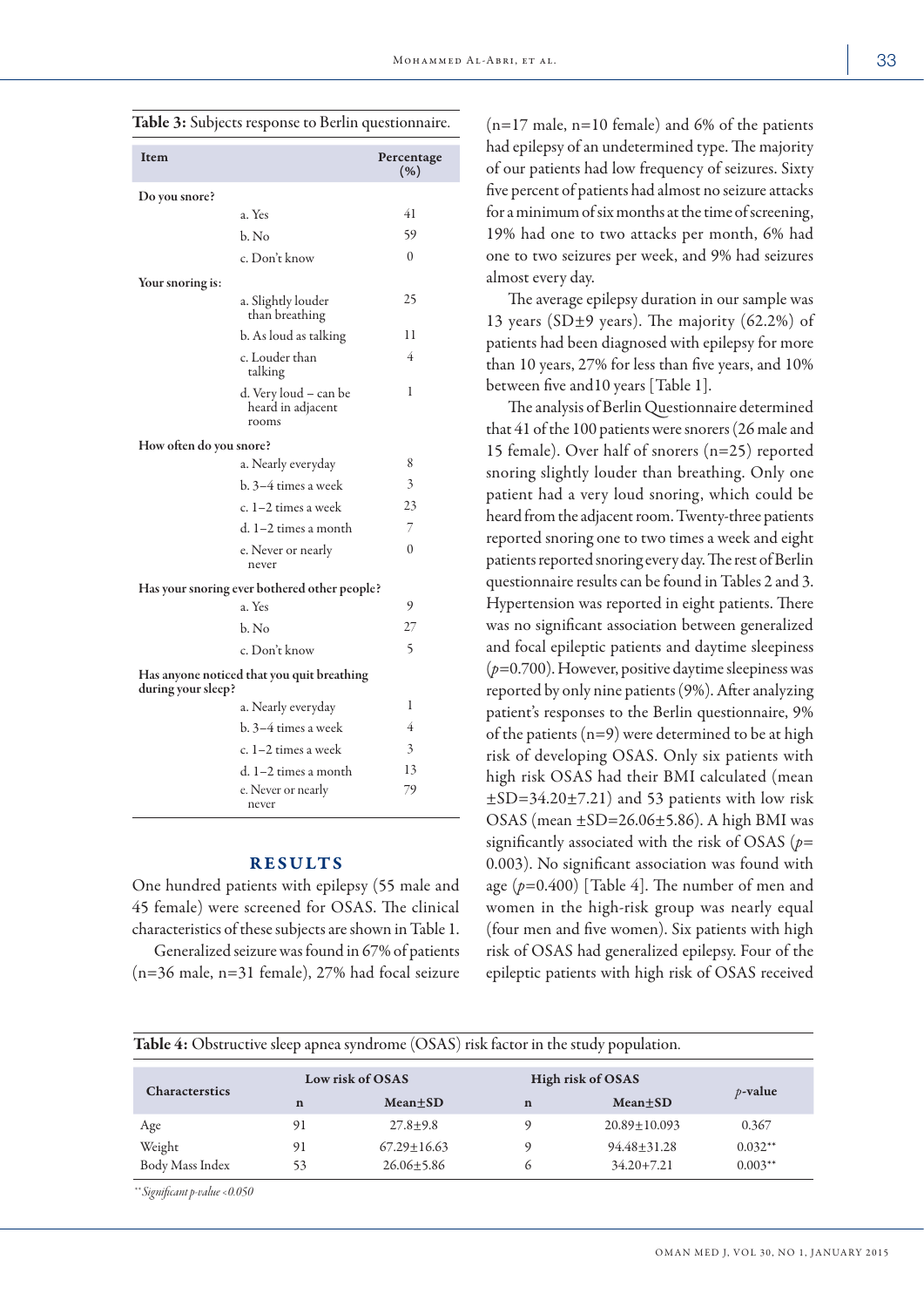monotherapy, four received dual therapy, and only one received polytherapy [Table 2]. Twenty-six patients received sodium valproate and there was no significant association with snoring, breathing pauses and daytime sleepiness (*p*>0.100).

#### DISCUSSION

This cross-sectional study aimed to find out the frequency of OSAS among patients with epilepsy using simple methodology, the Berlin questionnaire. The Berlin questionnaire is a valid tool to screen for OSAS<sup>6</sup> in a source-limited setting and has been validated for Arabic speaking population.7 We included only adult patients (>18 years old) and that may have contributed to the limited number of patients below the age of 20 (24%). Furthermore, more than 50% of our patients had epilepsy for more than 10 years and the other 25% had it for less than five years. This could be related to the fact that most of the patients were 20–40 years old and had developed seizures in early childhood.

The study showed that the risk of OSAS was marginally greater in patients with epilepsy compared to general population<sup>4</sup> with an overall prevalence of 9%. BMI revealed that 32% of patients were obese or overweight. BMI was calculated for only 59 patients due to incomplete data. However, another study reported obesity and overweight in 50% of patients with epilepsy.<sup>11</sup> One possible explanation for patients with epilepsy being overweight is the type of anti-epileptic drugs (AED) the patient is taking, especially sodium valproate.<sup>11</sup> However, we did not have enough evidence to confirm this explanation in our study. Snoring was reported in 41% of the epileptics, which was not not very different from general population.12 Daytime sleepiness was reported in only nine patients with no significant association with either type or severity of epilepsy nor with the number of AEDs. Other studies tried to evaluate the rate and features of OSAS in adult epilepsy patients. Manni et al, 13 found that the major risk factors for OSAS in epilepsy patients were the same as those typically found in the general population. Of the epilepsyrelated factors, older age at onset of seizures appeared to be significantly related to comorbidity. He also found increasing evidence that OSAS coexists in epilepsy in 10% of unselected adult epilepsy patients and 20% of children with epilepsy, and up to 30%

of drug-resistant epilepsy patients.<sup>14</sup> However, in our study, we found no significant correlation of the presence of OSAS with the number or type of AEDs or duration of treatment.

The major limitations in this study were the small sample size and methodology. A larger sample size may give a better understanding of the real association between epilepsy and OSAS. Even though the Berlin questionnaire is a validated tool to assess high risk, $7$  the sensitivity of this method may not be as accurate as performing polysmnography. The inherent problem with the questionnaire is the results prone to subjective estimation and underreporting of some parameters. Nevertheless, eight patients who had a high risk of OSAS refused or did not come to do the test and only one of them did polysmnography, which was not enough for statistical analysis. Other issues in the study included the unavailability of data related to height and weight in some of the patients' records, therefore, we were unable to calculate the BMI for large number of patients (n=41).

## **CONCLUSION**

The study revealed that the frequency of OSAS among epilepsy patients is 9%. However, because of the limitations, a prospective study to screen bigger population of patients with epilepsy using portable sleep study, including airflow sensors, chest movement, body position, and finger oxygen saturation would be more reliable to estimate the real prevalence of sleep-related breathing disorder. This method is widely used in sleep medicine epidemiological and clinical studies.15

#### *Disclosure*

The authors declared no conflict of interest. No funding was received for this work.

#### references

- 1. Newton CR, Garcia HH. Epilepsy in poor regions of the world. Lancet 2012 Sep;380(9848):1193-1201. PubMed doi:10.1016/S0140-6736(12)61381-6.
- 2. Derry CP, Duncan S. Sleep and epilepsy. Epilepsy Behav 2013 Mar;26(3):394-404. PubMed doi:10.1016/j. yebeh.2012.10.033.
- 3. Ehrenberg B. Importance of sleep restoration in co-morbid disease: effect of anticonvulsants. Neurology 2000;54(5) (Suppl 1):S33-S37.
- 4. Young T, Palta M, Dempsey J, Skatrud J, Weber S, Badr S. The occurrence of sleep-disordered breathing among middleaged adults. N Engl J Med 1993 Apr;328(17):1230-1235.